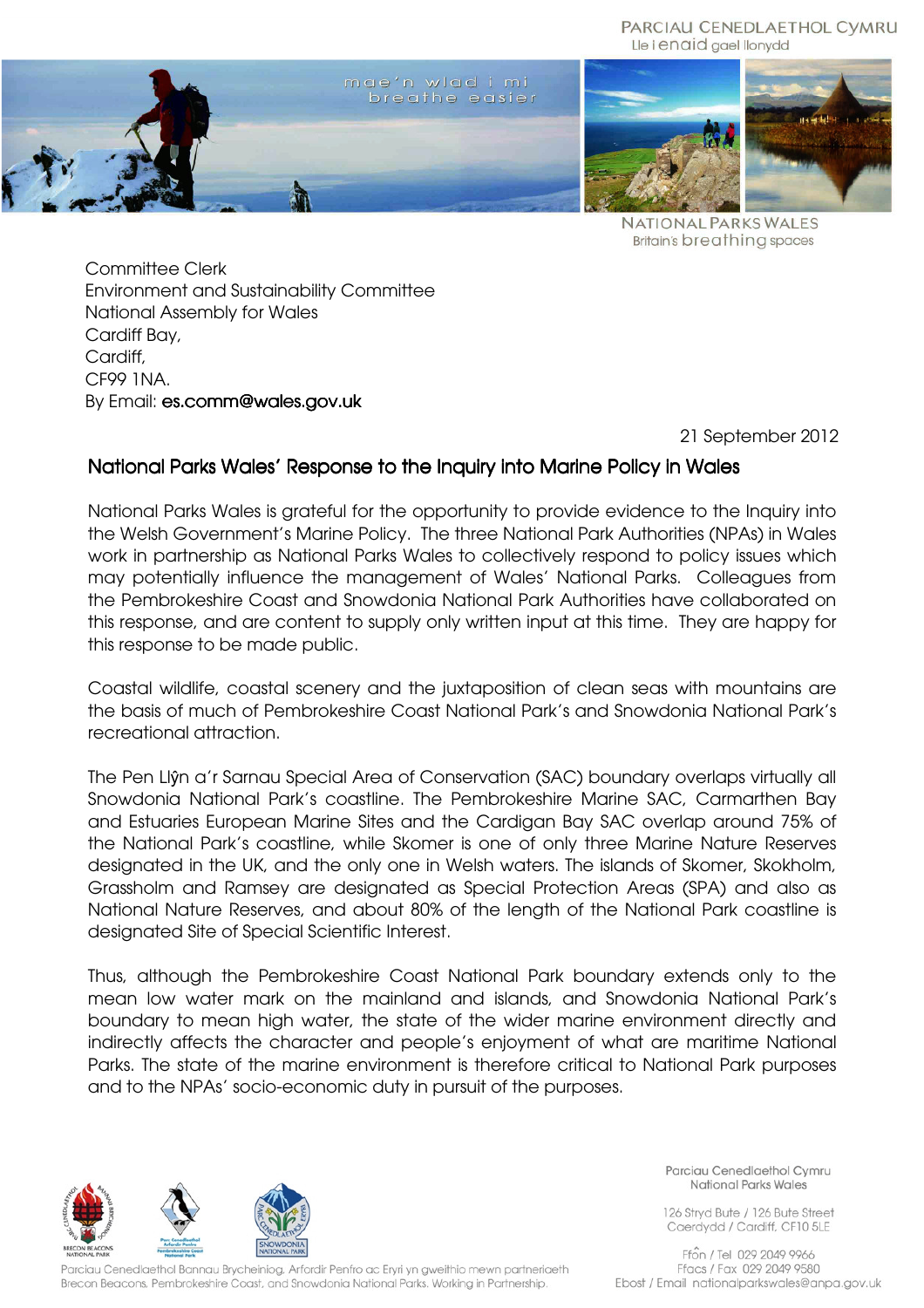### 1. What progress has been made in relation to the development of marine spatial plans for Wales?

We understand that the proposals in the 2011 consultation *Sustainable Development for* Welsh Seas: Our Approach to Marine Planning in Wales still reflect Welsh Government's approach, although the inshore and offshore plans will not be completed within the timeframe originally envisaged (i.e. 2013).

While management policy on one side of the foreshore can have significant effects on the other side, the development projects, ecosystem relationships and cultural associations which cross the foreshore boundary are not always reflected in the operational arrangements between the many organisations involved. Cross-boundary planning and partnership working will be essential for landward plans and projects, and the proposed offshore and inshore plans, to mesh successfully.

We suggest that the extended timeframe for preparation of the proposed marine plans should be used to discuss and develop an ecosystems approach (spanning the land/water interface as appropriate) in line with the *Living Wales* proposals, and to build early integration of relevant aspects of this into the workload of the Natural Resources Body for Wales.

The NPAs also support the manifesto for seascapes prepared by Europarc Atlantic Isles and other organisations in 2011<sup>1</sup>. This calls on governments, agencies and authorities to recognise, promote and protect coastal character through the marine planning process.

### 2. What is the current status of marine protected areas in Wales and what role should the new marine conservation zones have in this network of protected areas?

Marine protected areas currently cover 5,834km<sup>2</sup> (around 37%) of Wales' territorial waters. However, Wales Environment Link notes that more than half of the features of marine Special Areas of Conservation and marine Special Protection Areas are failing to reach favourable conservation status in Welsh waters and in some cases features have deteriorated. Wales Environment Link has noted that "a designation without appropriate management does not constitute protection."<sup>2</sup>

While Highly Protected Marine Conservation Zones can enhance the existing network of Marine Protected Areas, they will inevitably have only a small collective area, and we calculate that, even if the largest four (the upper limit of eventual sites) of the ten potential sites were to be selected, they would cover a maximum of only 76km<sup>2</sup> out of almost 16,000km<sup>2</sup> of Welsh territorial seas - less than 0.5%. The constraint imposed on the number of eventual sites, coupled with their limited area and likely dispersed distribution, will mean that, in themselves, they will only be able to make a limited contribution to the

<sup>1</sup> http://www.europarc-ai.org/wp-content/uploads/2011/11/Seascapes-manifesto\_A4.pdf http://www.europarc-ai.org/wp-content/uploads/2011/11/Sescape-manifesto\_welsh\_A4.pdf

<sup>2</sup> Wales Environment Link (2011) 'Policy Briefing: Marine Protected Areas in Wales'http://www.waleslinkmarine.org.uk/images/user/MPAs.pdf



 $\overline{a}$ 

Parciau Cenedlaethol Bannau Brycheiniog, Arfordir Penfro ac Eryri yn gweithio mewn partneriaeth Brecon Beacons, Pembrokeshire Coast, and Snowdonia National Parks. Working in Partnership.

Parciau Cenedlaethol Cymru National Parks Wales

126 Stryd Bute / 126 Bute Street Caerdydd / Cardiff, CF10 5LE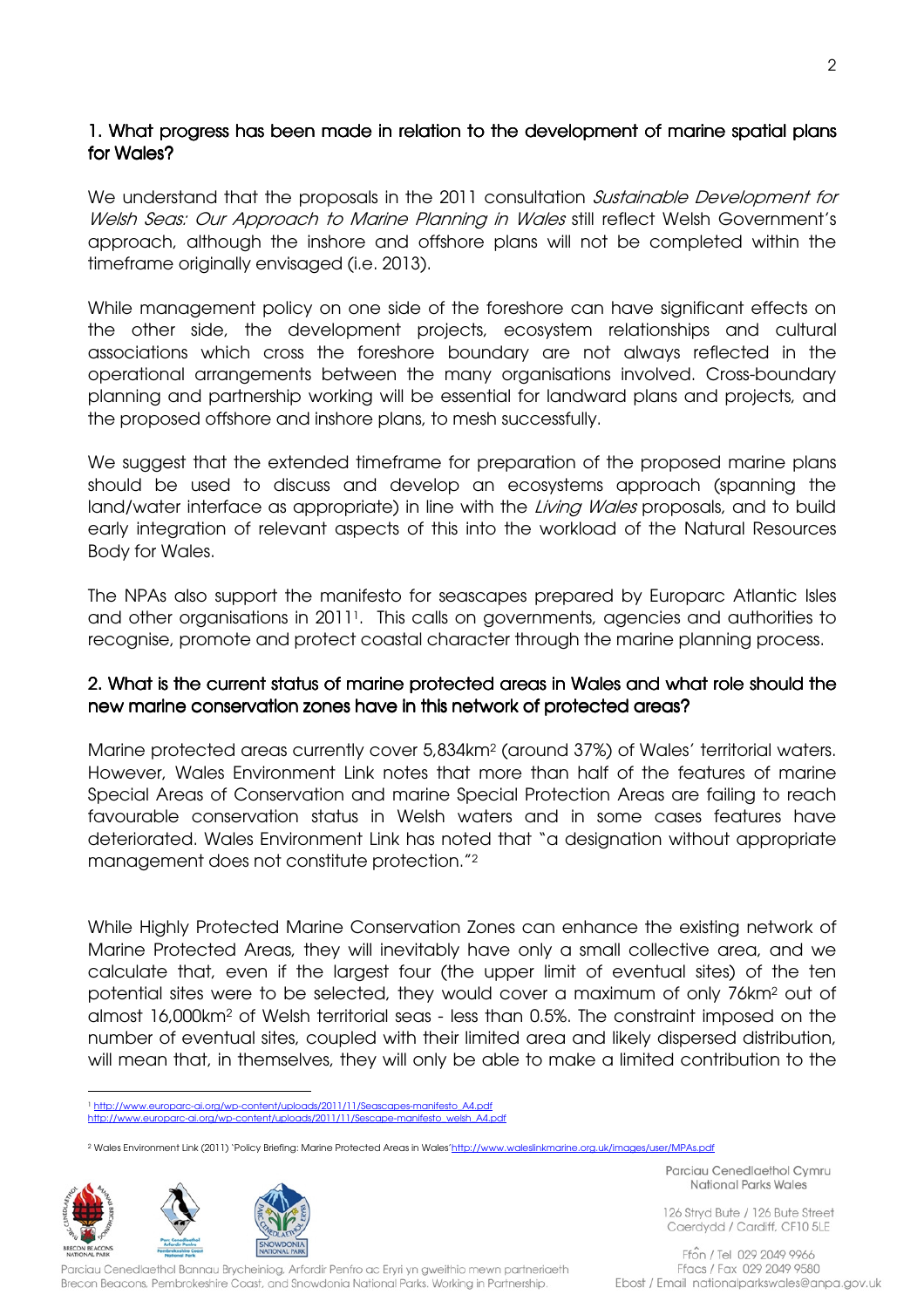UK's marine conservation goals, although we recognise and strongly support the rationale behind their designation (ecosystem protection) and welcome them as an addition to Wales marine protected area network. However, more effective management of the existing suite of Marine Protected Areas must be priority in order to achieve the objective of "clean, healthy, safe, productive and biologically-diverse oceans and seas". Marine Protected Area management should also be pursued on an ecosystem basis, as site features may often be dependent on the state of other sites and on the state of Welsh seas as a whole.

Wales Environment Link's report on *The Use of Voluntary Management in the Protection of* UK Marine Biodiversity<sup>s</sup> (2011) evaluates the successes and failures of voluntary approaches to marine conservation using case studies from around the UK, a key finding being that voluntary management cannot be relied on to control damaging activities for sensitive features within marine protected areas. We make further comment on management of marine protected areas under Question 4.

### 3. The development of the Welsh Government's functions in relation to marine licensing and fisheries and whether this has been effective?

We welcome Welsh Government's streamlined approach to marine licensing and understand anecdotally that the Marine Consents Unit's expertise and processes are highly regarded by users.

We understand that Welsh Government has powers to regulate sea fisheries in Welsh waters through statutory instruments and to license certain marine activities, and has assumed the responsibilities of the Welsh Sea Fisheries Committees. The Wales Marine Fisheries Advisory Group, and the three Inshore Fisheries Groups around Wales, have key roles to play in achieving conservation outcomes and long-term fisheries viability. The Countryside Council for Wales' Marine Science Report No 12/06/01 MPA Management in Wales 1: Overview of current MPA management in Wales and a summary of new MPA management tools highlights the new byelaw powers afforded by the Marine and Coastal Access Act 2009. These byelaw powers are applicable to the "prohibition or restriction of exploitation of sea fisheries resources", and in theory enable Welsh Minsters to control all activities seeking to exploit the sea fisheries' resource, whether they occur inside or outside designated site.

We welcome the fact that Wales now has a greater ability to determine the health of fisheries in its waters, especially as commercial fishing appears to be the single biggest factor impacting on the conservation status of European Marine Sites and wider marine ecosystems/biodiversity (i.e. not just in terms of stocks of target fish/shellfish/bait species but in terms of by-catch and damage to marine habitats).

### 4. What progress has been made by the Welsh Government in the implementation of key European Directives?

<sup>3</sup> http://waleslinkmarine.org.uk/images/user/WEL%20Voluntary%20Marine%20Management%202011.pdf



 $\overline{a}$ 

Parciau Cenedlaethol Bannau Brycheiniog, Arfordir Penfro ac Eryri yn gweithio mewn partneriaeth Brecon Beacons, Pembrokeshire Coast, and Snowdonia National Parks. Working in Partnership.

Parciau Cenediaethol Cymru National Parks Wales

126 Stryd Bute / 126 Bute Street Caerdydd / Cardiff, CF10 5LE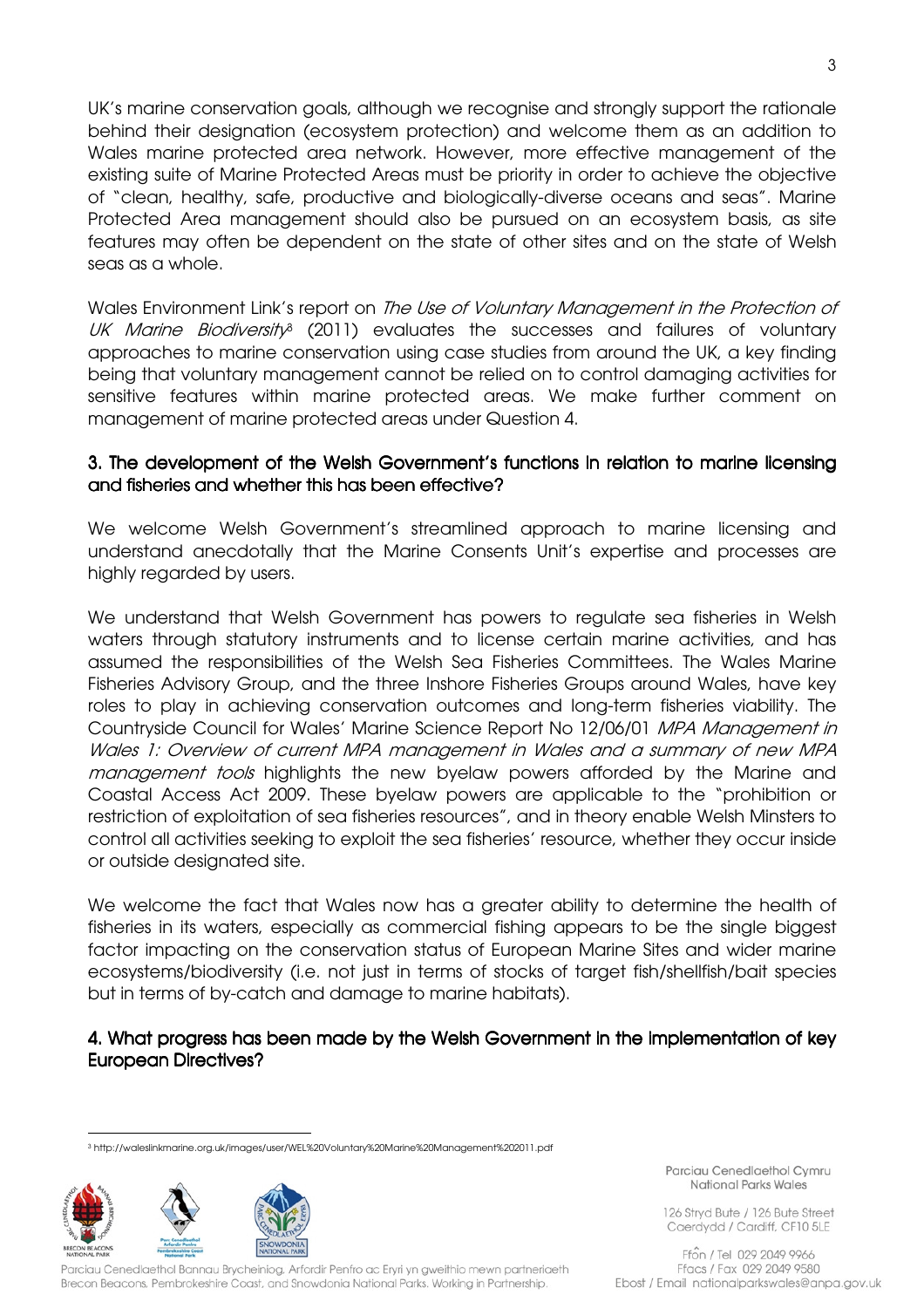Marine protected area management schemes are a key delivery mechanism for nature conservation in the marine environment (although they will on their own be insufficient to deliver the requirements of other directives, including the Marine Strategy Framework Directive). However, many of the key issues affecting European Marine Sites are not solvable at a local level and need to be addressed at a national and/or European level. As far as impacts on the National Parks' special qualities are concerned, the major issues to emerge from the European Marine Sites management schemes are: fisheries management, including exploitation of resources in the intertidal area, offshore and coastal development, management of recreational craft and use of the foreshore, pollution and littering (including commercial and recreational fishing litter).

We conclude that there are at least two critical success factors to helping achieve UK Marine Policy goals for marine ecosystems, and to improving the conservation status of sites and species designated under the Habitats and Birds directives:

- an improved UK/EU policy and associated enforcement framework, especially with regard to intensive and/or damaging fishing effort, and
- better resourcing and management/enforcement control in existing marine protected areas

These two factors require full engagement of all partnership bodies, a lead from Welsh Government, and greater engagement by Welsh Government in delivery, in order to achieve success.

# 5. Whether there is sufficient cooperation and coordination between the Welsh Government and its neighbouring administrations in relation to the management of its seas?

We do not have evidence to offer in terms of transboundary working at intergovernmental level. However, we endorse the proposal for a Welsh Government-led Wales-wide Marine Protected Area Management Steering Group, described in the Countryside Council for Wales' Marine Science Report No 12/06/03 MPA Management in Wales 2: Evaluation of current MPA management in Wales. Such a group has been identified as a preferred solution to a wide ranging set of challenges to Wales' Marine Protected Area network, and would in our view facilitate cooperation and coordination across national boundaries.

### 6. Whether the Welsh Government has sufficient financial and staff resource to deliver on its marine policy and legislation objectives?

Our opinion is that the current level of resourcing is insufficient (as evidenced in part by the state of features of European Marine Sites). We suggest that the marine policy and fisheries conservation/enforcement functions of Welsh Government and its agencies will need progressively more resourcing if the goals of the UK Marine Policy Statement and the objectives of the Wales Fisheries Strategy are to be achieved.

Welsh Government may also wish to consider allocating additional, ring-fenced, resources to authorities for action required of them through the management schemes for Wales'



Parciau Cenedlaethol Bannau Brycheiniog, Arfordir Penfro ac Eryri yn gweithio mewn partneriaeth Brecon Beacons, Pembrokeshire Coast, and Snowdonia National Parks. Working in Partnership.

Parciau Cenedlaethol Cymru National Parks Wales

126 Stryd Bute / 126 Bute Street Caerdydd / Cardiff, CF10 5LE